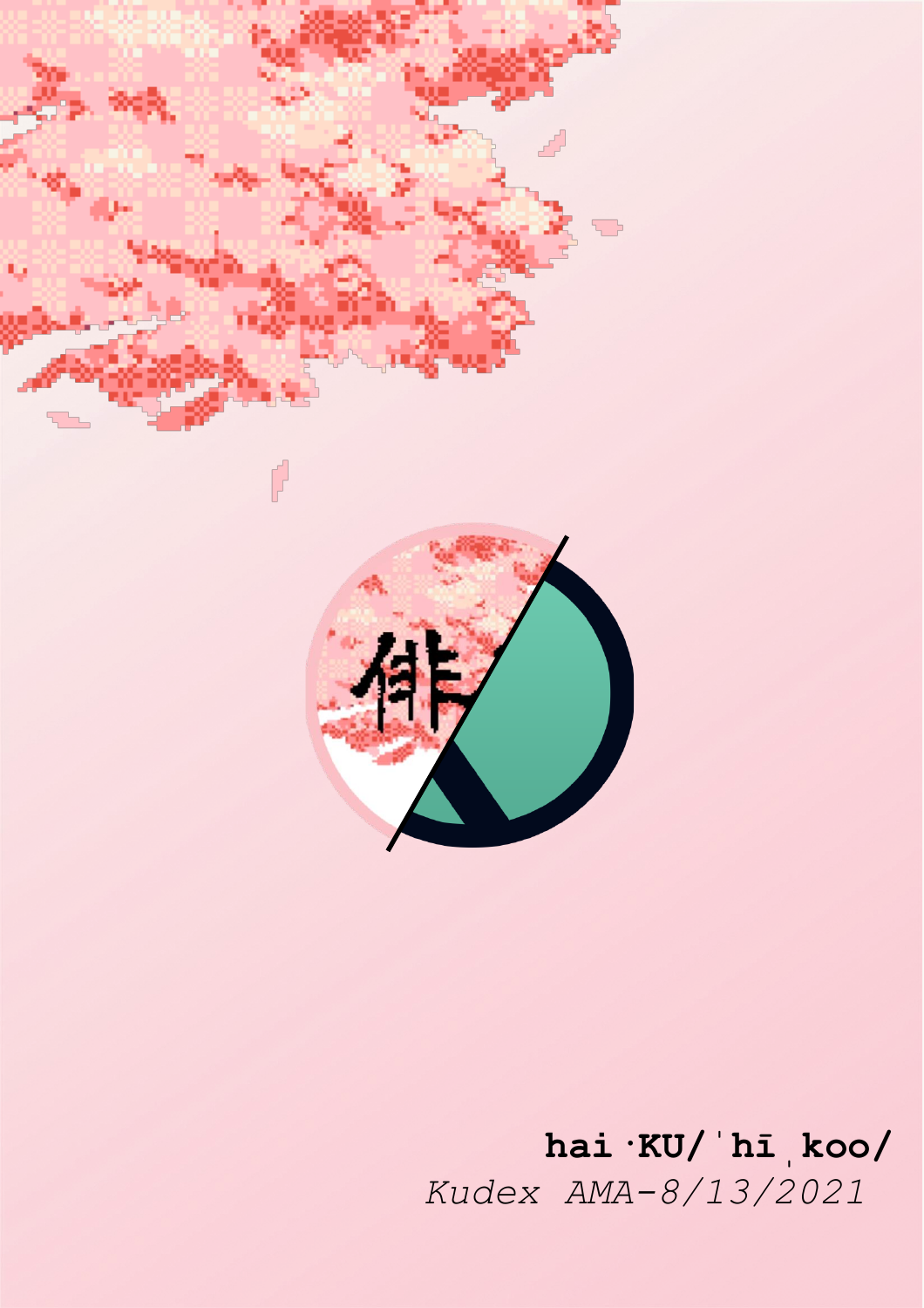**Drunknarwh**al **:** Thanks for taking time out of your schedule to do this. Kudex has been one of the strongest communities to support HaiKU during it's development so I'm excited to be doing this. This our second official AMA so bear with us as we try to get through everything. We received a lot of user questions so we'll try to get through as many as we can without giving you carpal tunnel syndrome!

**Drunknarwhal** : To start off can you tell us a bit about the team, their background, and any information that you think would be important for a first-time investor to know about Kudex?

Always Green - Kudex.Finance: Thank you and welcome! We appreciate having you here

I've started work on Kudex when I first discovered the KCC chain, a few days after its mainnet launch.

@Brooojack helped me brainstorm ideas for the project, and from that point forward I didn't stop working for around a week straight.

**Always Green - Kudex.Finance**  $\odot$ **:** I've been a programmer for a long time, I can't even remember how long, as far as I'm concerned it's been all my life.

Learning about Solidity and React was really the 'next level' for me, as I started off with simple HTML, CSS and JavaScript, engaging with the EVM for the past year or so has been really eye-opening to me personally and has taught me a lot about programming in general.

Always Green - Kudex.Finance **.** I think first-time investors, depending on their level of experience with blockchain technology, should be very cautious about how easy it is to make a mistake, for example by sending funds to an incorrect address, people are not quite used to transactions being so permanent and trustless as with blockchain transactions, and many make the mistake of sending (often unfortunately quite large amounts of) funds to the wrong address, essentially burning their money.

**Drunknarwhal <b>:** Very true. That's probably one of my biggest fears. I end up checking things like a maniac

**Drunknarwhal <b>:** It sounds like it's a pretty small team. Any plans on expanding it in the future?

Always Green - Kudex.Finance <sup>1</sup>: It really is, and that can be quite difficult sometimes, I do want to expand the team, without trying to force inorganic growth

**Drunknarwhal <b>:** Hey even with a small team you guys are definitely one of the strongest I've seen

**Drunknarwhal ::** I'm constantly impressed with what you guys deliver

Always Green - Kudex.Finance **O**: Thanks, it's great to hear that, I believe many people underestimate how much work we really put in  $\circled{3}$ 

**Always Green - Kudex.Finance**  $\mathbb{Q}$ **:** It's not always visible from the user-perspective, of course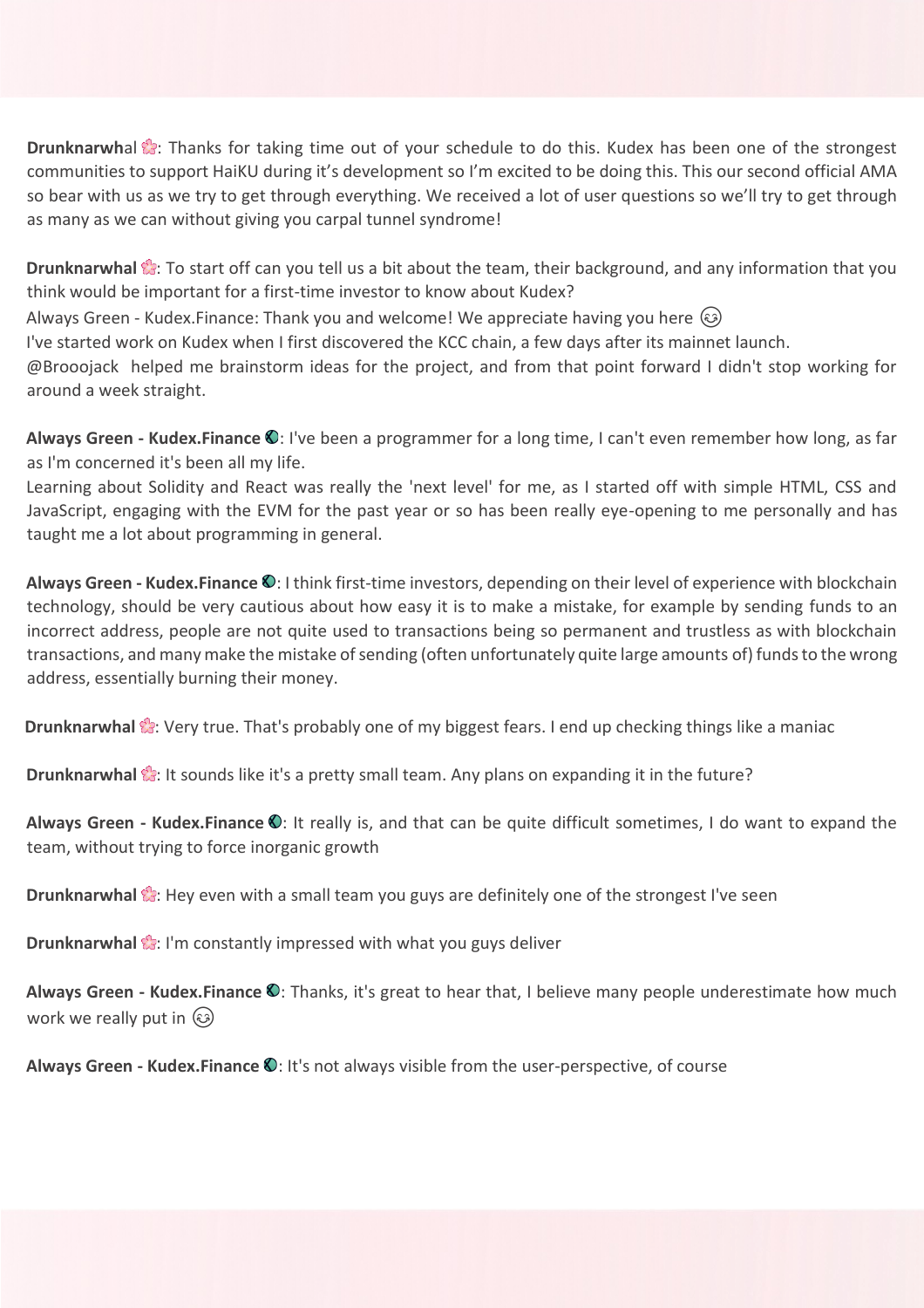**Drunknarwhal :** Definitely there is always a lot going on in the background. I can only imagine how much more work you have going as a DEX. That's not an easy feat at all.

**Drunknarwhal <b>:** Something that I noticed really early on about Kudex, and I think most people have is that you have a very active community and you've really created a brand. It's something great to see on KCC. How do you think you accomplished that. It's definitely something that you see projects struggle with.

**Always Green - Kudex.Finance**  $\odot$ **:** I think we've managed to create such a recognizable and unique brand by doing just that; being recognizable and unique.

It seems that almost every project launching these past few months is centered around the same repeating themes, dogs, cats, food, etc. etc.

Our brand is not based on a real-life object or animal, it's really its own thing, and I think that's what makes it such a strong brand

**Drunknarwhal :** Yeah - I know i've commented to you a few times how impressive it is to see all the user made art work and ideas. That is something that I don't think any one sees happen a lot in projects.

## **Drunknarwhal &:** It's refreshing

**Drunknarwhal**  $\mathbb{R}$ : Can you tell us about the project for new users that might not know what Kudex is. I know there is probably something for everyone.

### **Always Green - Kudex.Finance**  $\odot$ **:**

[In reply to Drunknarwhal]

For sure! A huge shout-out to @rhizonator, @loudestklaxons and @jumpkonki and of course everyone else who has contributed the most amazing art!

**Drunknarwhal :** Yeah - I know i've commented to you a few times how impressive it is to see all the user made art work and ideas. That is something that I don't think any one sees happen a lot in projects.

## **Drunknarwhal &:** It's refreshing

**Drunknarwhal <sup>8</sup>**: Can you tell us about the project for new users that might not know what Kudex is. I know there is probably something for everyone.

### **Always Green - Kudex.Finance**  $\odot$ **:**

[In reply to Drunknarwhal]

For sure! A huge shout-out to @rhizonator, @loudestklaxons and @jumpkonki and of course everyone else who has contributed the most amazing art!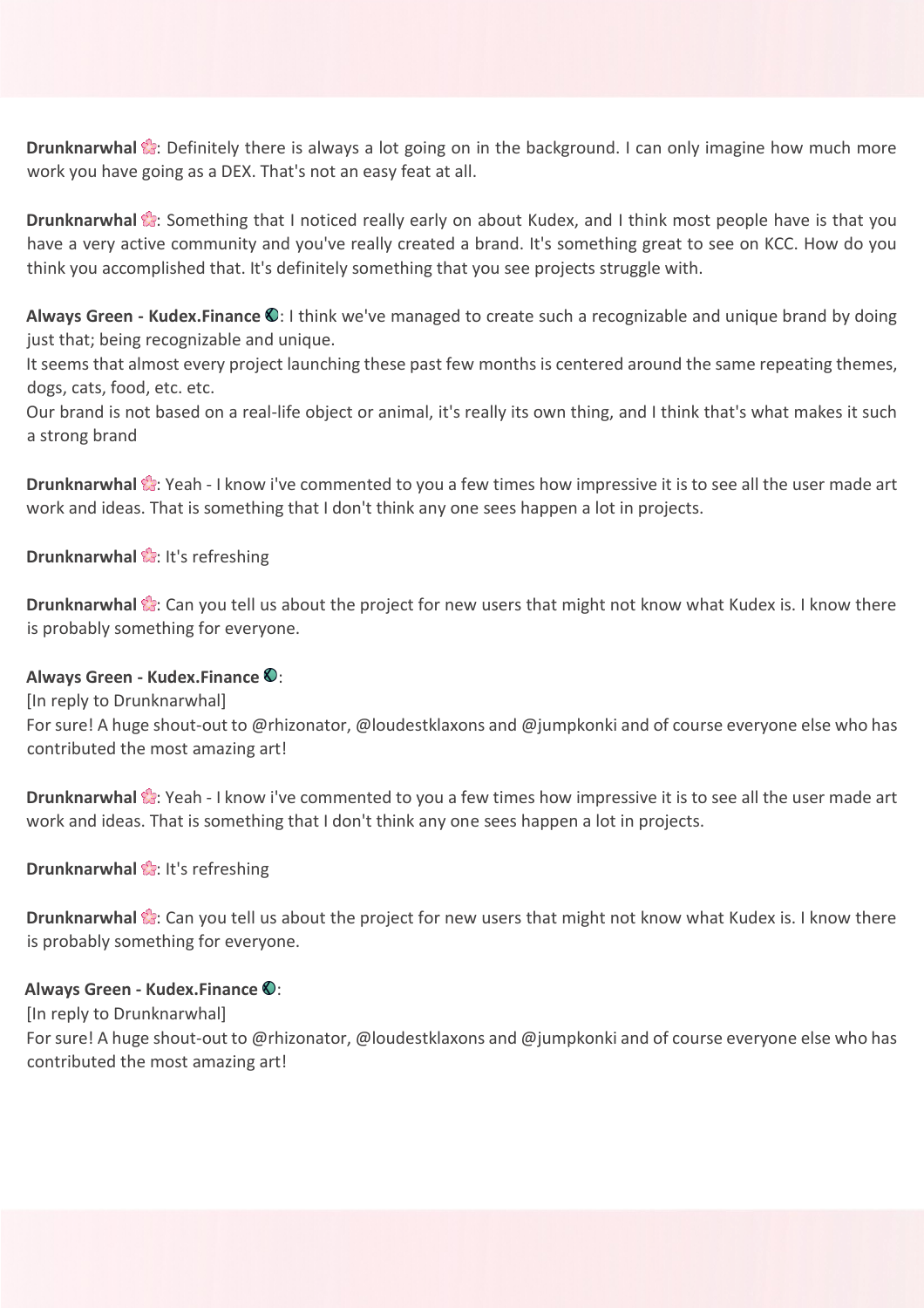### **Always Green - Kudex.Finance**  $\odot$ **:**

[In reply to Drunknarwhal] Of course

Kudex is an 'Automatic Market Maker' (AMM), which is a new and innovative form of currency exchanging, without a traditional order book.

This allows users to swap tokens through decentralized liquidity pools, removing the most crucial centralized component from the equation (hence, the difference between CEX and DEX).

We never have to hold or store a user's funds, as they are stored in the contracts on the network, this is far more secure and decentralized, eliminating multiple attack vectors that plague users trading on centralized exchanges.

Through our yield farm, we incentivize users to provide liquidity for these exchange pools by rewarding them with our native KUD token.

**Drunknarwhal ::** Can you talk a little about the token locker. I know we have all probably run into a liquidity issue on a token at one point or another(unfortunately).

**Drunknarwhal**  $\mathbb{S}$ **:** I know it gives users a real peace of mind

Always Green - Kudex.Finance: Many people scream "RUG" when a token drops in price, even if the drop is relatively small.

The classical definition of a rug-pull, is when the creator of a project removes such a large amount of liquidity from the token's LP pool at once, that it becomes (nearly) impossible to trade / sell, and runs off with the money. The token locker is one of our features that helps improve safety while trading, it allows a project's creator / developer to lock up (regular or LP) tokens, allowing them to guarantee to their investors that they cannot sell their tokens or remove the liquidity from the pool.

**Drunknarwhal** : I love how easy it is to take a look and confirm the lock up time and other useful information. Really helps streamline the process of dyor.

**Drunknarwhal** : I know we've seen some new pillows get deployed can you go over how the bed functions. Do projects reach out to you to create new pillows?

Always Green - Kudex.Finance  $\odot$ : The bed is connected to the launchpad, which automatically creates pillows when pre-sales successfully finalize.

The pillow creation function is public, allowing anybody to call it, this means anybody can create a pillow to airdrop tokens, but you do need the ABI interface (or a very lucky guess  $\textcircled{\small{\textsc{5}}}$ ) to interact with it.

**Drunknarwhal <b>:** Awesome - that actually leads into my next question. The Launchpad - something i'm really excited about. I assume new projects need to reach out to you to utilize it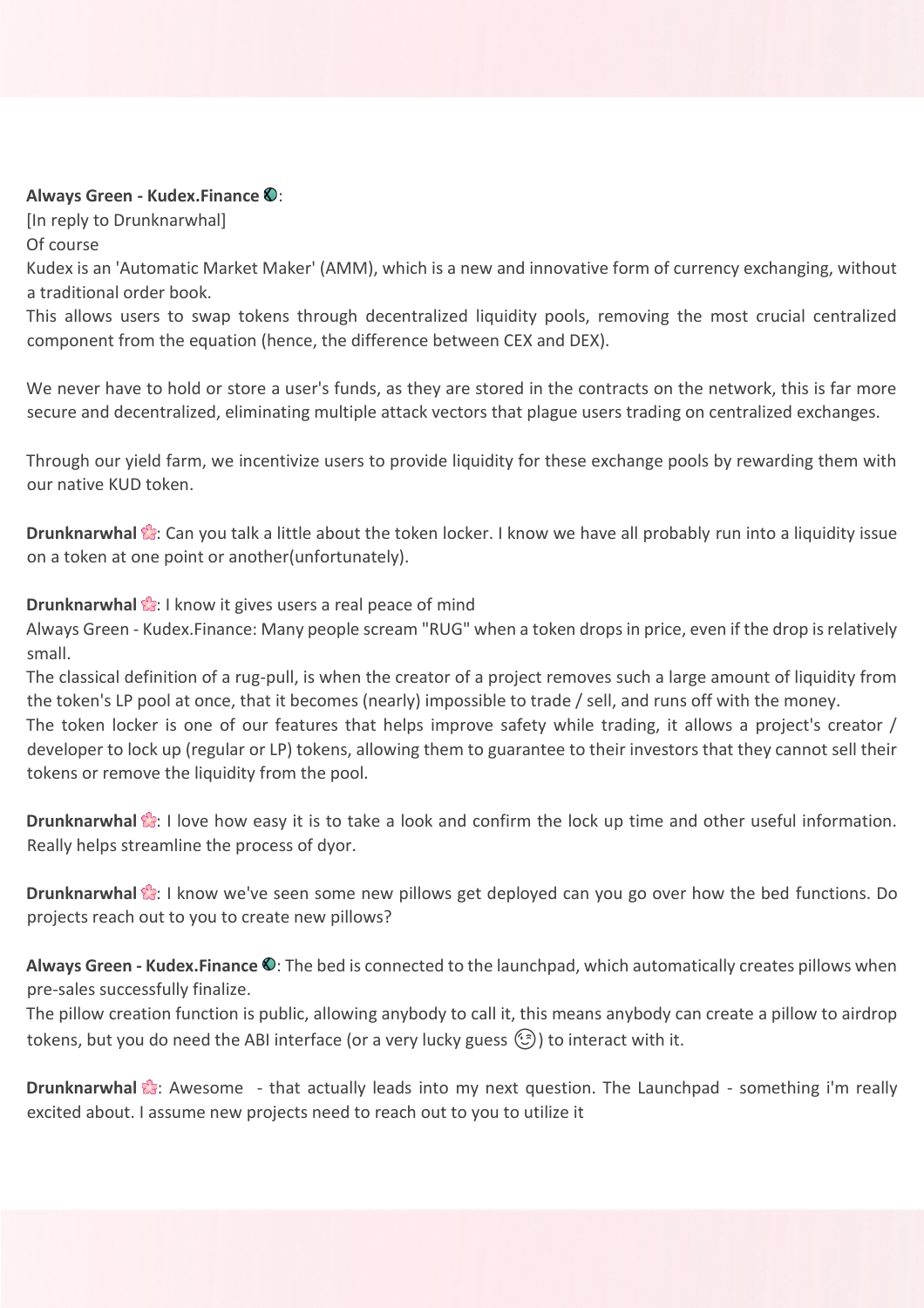### **Always Green - Kudex.Finance**  $\mathbb{O}$ **:**

[In reply to Drunknarwhal]

Nope! It is a completely decentralized, self-service platform!

Anybody can create pre-sales, at a cost of either KUD or IKU tokens, which will then be removed from circulation. This comes with some advantages as well as disadvantages; the risk of fraud is increased, as we cannot physically stop scammers from creating sales (we can only hide them in the front-end), but we are working on some utilities that will warn users when something is wrong or suspicious about a token / pre-sale.

The reason we've decided to go with a completely decentralized and open platform, is that KCC can really benefit from projects launching on the chain, and by lowering the bar for entry, and improving the smoothness and userexperience for project developers, we hope to contribute to this goal.

**Drunknarwhal ::** A lower barrier of entry is always a good thing and it's something that I think will help the platform grow. It's really nice to see projects focused on creating new use cases that help the project as well as the platform.

**Drunknarwhal <sup>8</sup>7**: Ultimately projects are the lifeblood of any chain so making it easier is great.

**Drunknarwhal** : So with IKU being the first coin launching on the platform can you tell us a little about it. What are some key tokenomic differences from KUD.

Always Green - Kudex.Finance <sup>1</sup>: The IKU token will be the main utility token on Kudex, holding it will be required for certain features, and will give certain benefits as well.

We aim to achieve this by having three holder tiers;  $\mathbb G$  Gold,  $\mathbb S$  Silver and  $\mathbb S$  Bronze.

The amount of IKU tokens a user is holding in their wallet will determine which tier they have, and which benefits they are eligible to.

Its tokenomics are quite unique, it taxes every transaction at 7%.

5% of this tax is used to buy KUD tokens, and immediately burn them.

2% of this tax is reflect among holders, growing the stack of each user that holds the token in their wallet automatically.

I've personally never seen this applied to a token before, so I'm very curious to see how its effect will play out, we will be here to adjust the tax rate / ratio according to its need to ensure it optimally benefits the project's sustainability.

**Drunknarwhal :** Sounds like a high IQ(KU) token. Sorry couldn't help myself

**Always Green - Kudex.Finance ©:** [ Sticker ]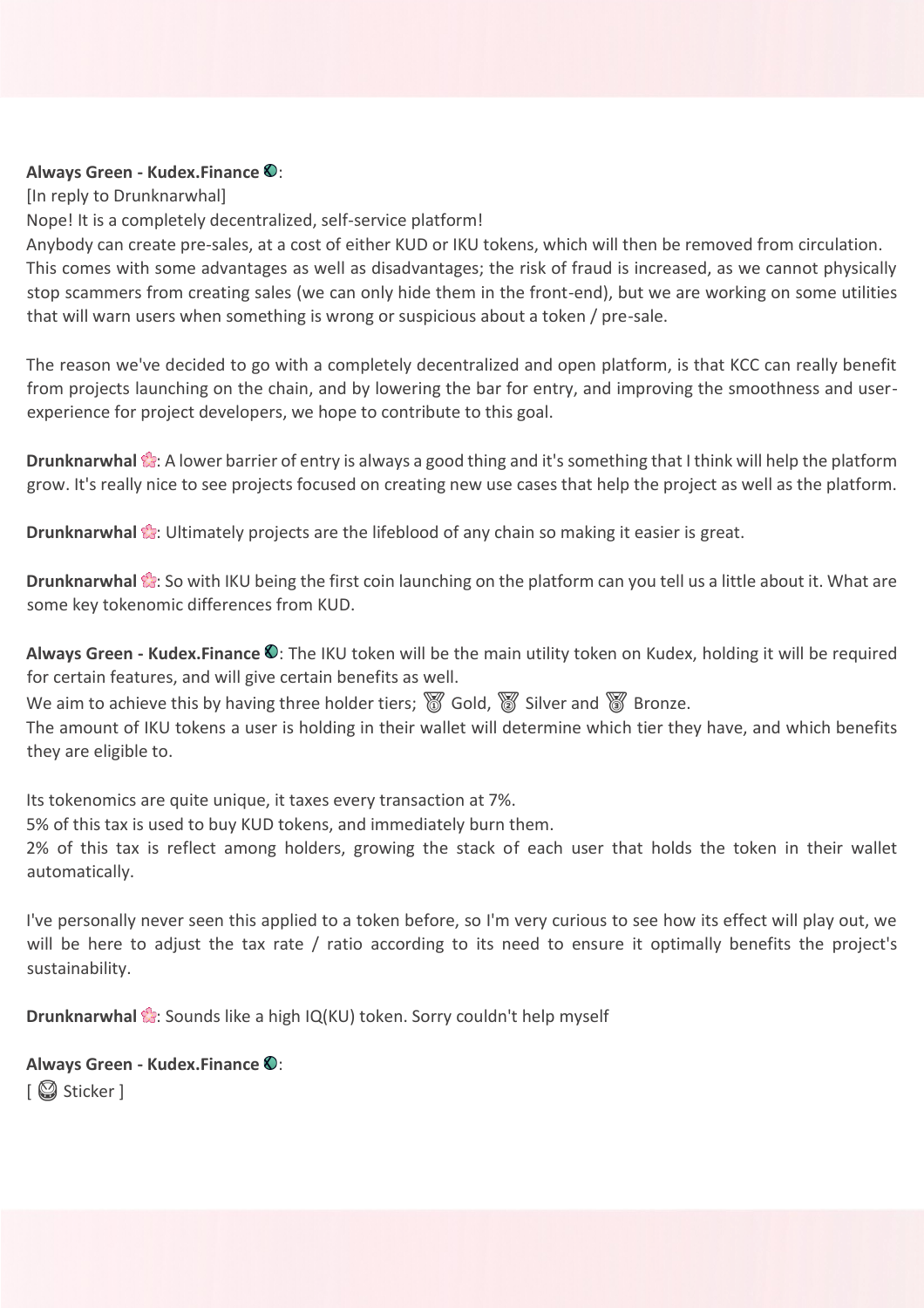### **Always Green - Kudex.Finance ©: \*Badum tssss\***

**Drunknarwhal** :: Haha thanks I won't quite my day job.

**Drunknarwhal <sup>8</sup>:** I love seeing new token ideas like that and i'm also curious to see how it works. I like that you plan to adjust it accordingly based on what the project needs. Definitely something to look forward to

**Drunknarwhal <sup>8</sup>:** I know you guys also just got back your Certik audit. Congrats on that by the way. I know you've discussed in here about some of the info on it, but can you go over that again for people who might have missed your responses.

Always Green - Kudex.Finance **O**: Thanks, the audit's results are very good.

In total there were 5 findings, of which 0 were critical and 0 were major, which is a fantastic result! The issues that were found were quite harmless, for instance, there was a variable that was instantiated but never used or called, and the decimal numbers for the KUD token's calculations is hard-coded, which would break if the KUD tokens had a different amount of decimals (it doesn't, and won't).

The other notes were related to the referral system, which we don't actively use, and the reward lockup when emergencyWithdrawing.

All in all, these issues are harmless, and don't warrant us to redeploy the entire project at all, and I'm very very glad about that! (3)

**Drunknarwhal** :: Thanks for laying that out for everyone. Passing an audit is a huge deal and definitely nice to see you be the first.

**Drunknarwhal <sup>8</sup>8**: What does the roadmap look like for Kudex? Any partnerships or features that you can discuss? Any planned partnerships or features you can talk about right now?

**Always Green - Kudex.Finance**  $\bullet$ : Right now we are working on improving our platform, especially focusing on the launchpad, as we believe that this will be our engine in the future.

Many users have been asking for more marketing, we believe the best marketing will be projects launching on our launchpad and advertising their pre-sales.

It seems that this will require the KCC to grow as a whole, and we will do our best to market and advertise it, but of course this is not a burden we can carry on our own.

The first upcoming features people will likely see are utilities, most notably utilities that focus on improving people's safety and security while trading, and helping users avoid scams.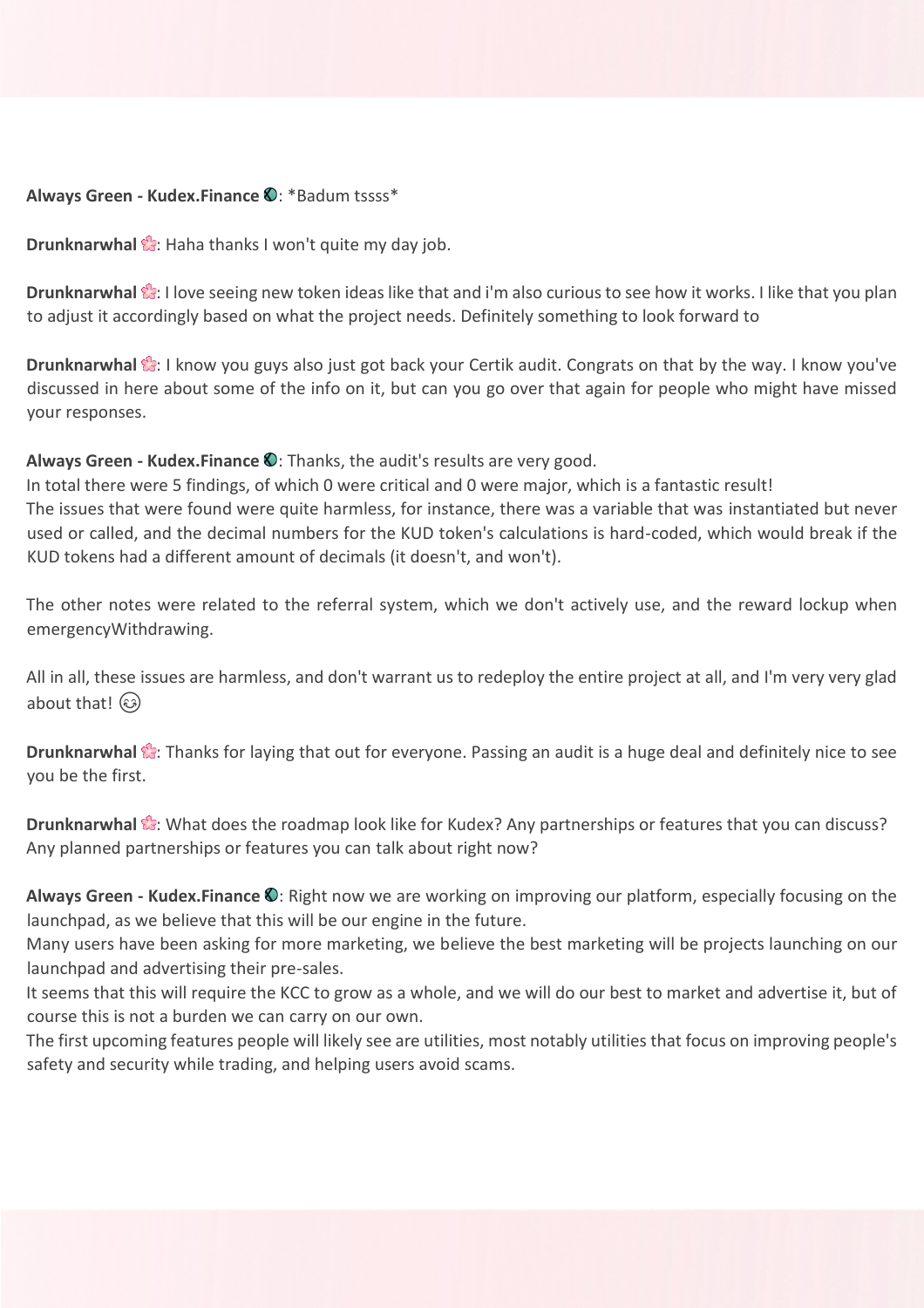**Drunknarwhal** : Utilities are a huge thing and right now it's definitely not something we are seeing a lot of so I can't wait to see the new tools. I think we can all agree that anything that helps remove some of the stress with investing in crypto is a huge.

**Drunknarwhal ::** You are also right about the launchpad. That's really the best marketing you can get. Right now is a great time to build and grow a strong community. The best way to do that is through organic means - not people looking for a quick flip.

**Drunknarwhal &:** Whoops forgot the not there

**Drunknarwhal <sup>8</sup>:** I think that about covers my questions. Are you ready to dive into some user submitted ones

**Always Green - Kudex.Finance ©**: Sure!  $\circledS$ 

**Drunknarwhal <b>:** How are things looking on the CMC and CG front.

## **Always Green - Kudex.Finance**  $\mathbb{O}$ **:**

[In reply to Drunknarwhal]

We've applied for token listings on both platforms, but haven't heard any response.

We have reached out to their support and were told to simply wait.

Multiple users have reached out to us in order to 'purchase' a token listing, but the chance of these being scammers combined with the price they are asking, is far too high and will most likely result in a loss of our funds, so we are playing the waiting game right now.

**Drunknarwhal**: Yeah it's really unfortunate how scammers take advantage of that and I wish they would step in to make the process smoother for new projects. You guys definitely deserve it.

**Drunknarwhal**: I got a lot of questions asking if you were some kind of advanced AI - I assume because you seem to never sleep. How can we be sure that you are not part of skynet.

**Always Green - Kudex.Finance ©**: I am a human being, I was birthed by a human mammal, just like everybody else. 00

**Drunknarwhal <b>:** Hmm sounds a lot like something an AI would say, but I will let it slide for now

**Drunknarwhal :** What features that the team has rolled out are you most proud of ?

Always Green - Kudex.Finance **O**: Definitely the launchpad, that was a ton of work, when I look at it now, it really doesn't seem like it, but it is absolutely unimaginable how much work has gone into that. I'm also a big fan of the analytics tools, special thanks to @xBA5ED  $\circledR$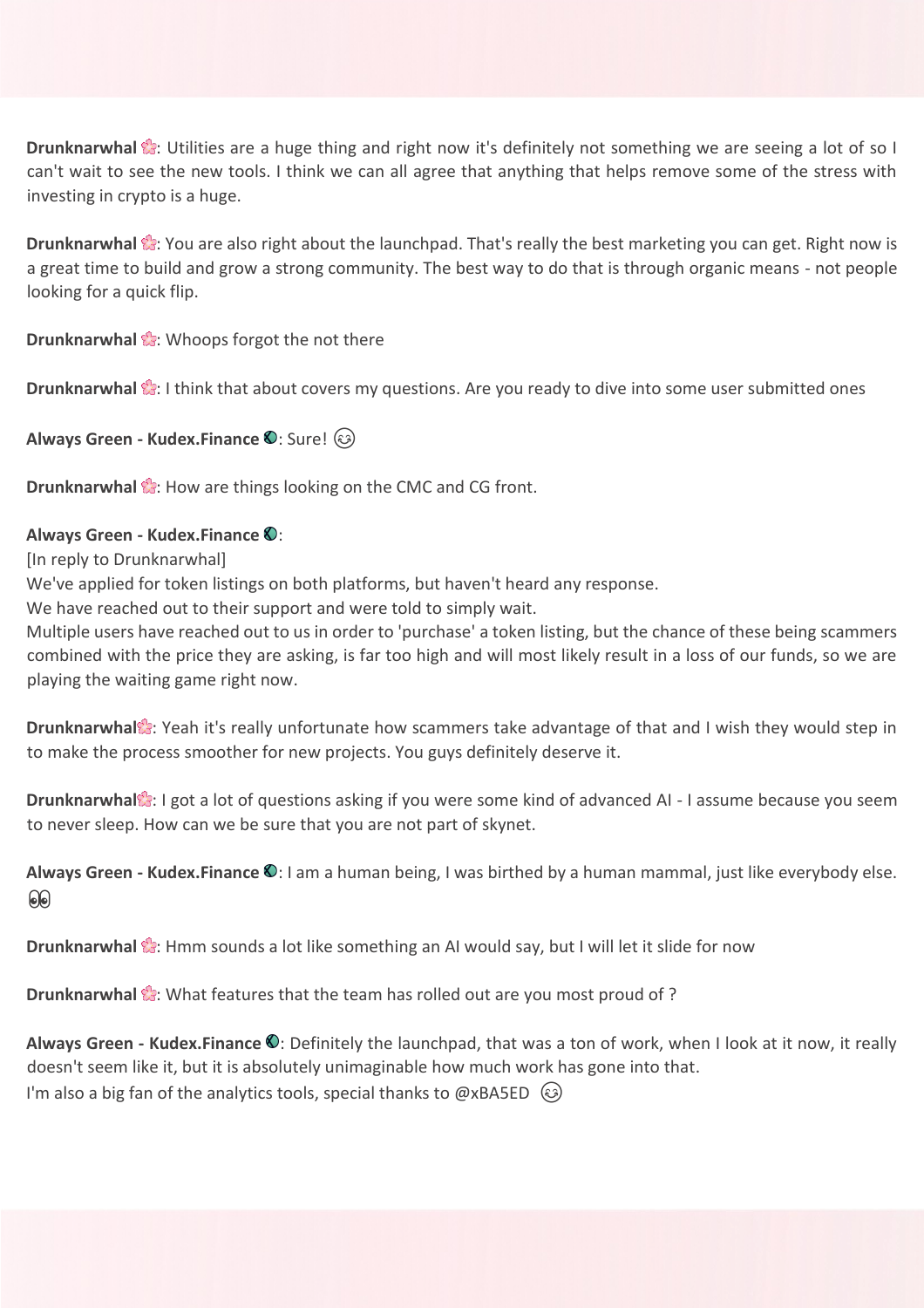**Drunknarwhal**  $\mathbb{S}$ **:** Any plans for additional stickers of Kudexchan

**Always Green - Kudex.Finance**  $\mathbb{Q}$ **:** We'll have to ask @rhizonator about that  $\textcircled{?}$ 

**Drunknarwhal :** I have to absolutely ask this one because it was by far the most unique question we received -Who is more muscular you or Brojack?

**Always Green - Kudex.Finance ©**: It seems that we may have an arm wrestling challenge on our hands (5)

**Always Green - Kudex.Finance ©: We'll get back to you on that** 

**Drunknarwhal :** Haha maybe a pay per IKU event for holders  $\left(\frac{1}{2}\right)$ 

**Drunknarwhal <b>:** What are your favorite things about the KCC ecosystem

Always Green - Kudex.Finance **O**: I like how the chain really is community-oriented, although I would like to see a little bit more activity from KuCoin's end, they are definitely owing up to their promise of allowing the community to run the network.

It's also interesting to see how the ecosystem develops, since we were all here from the very start, the experience we're accruing here might prove to be crucial for our future endeavours.

**Drunknarwhal ::** Definitely putting the community in community chain for sure.

**Drunknarwhal <b>:** My question that I like to ask developers when we do this - any type of things you'd like to see added to HaiKU.tools

Always Green - Kudex.Finance <sup>1</sup>: I've noticed there is a "Hide ICO's" button on the home page now, it would be cool to see ongoing / hot pre-sales on the Haiku.Tools home, perhaps only display those that have already reached the soft-cap and are practically guaranteed to finalize successfully  $(\hat{c})$ 

**Drunknarwhal**  $\mathbb{S}$ **:** That's some great feedback. Thanks!